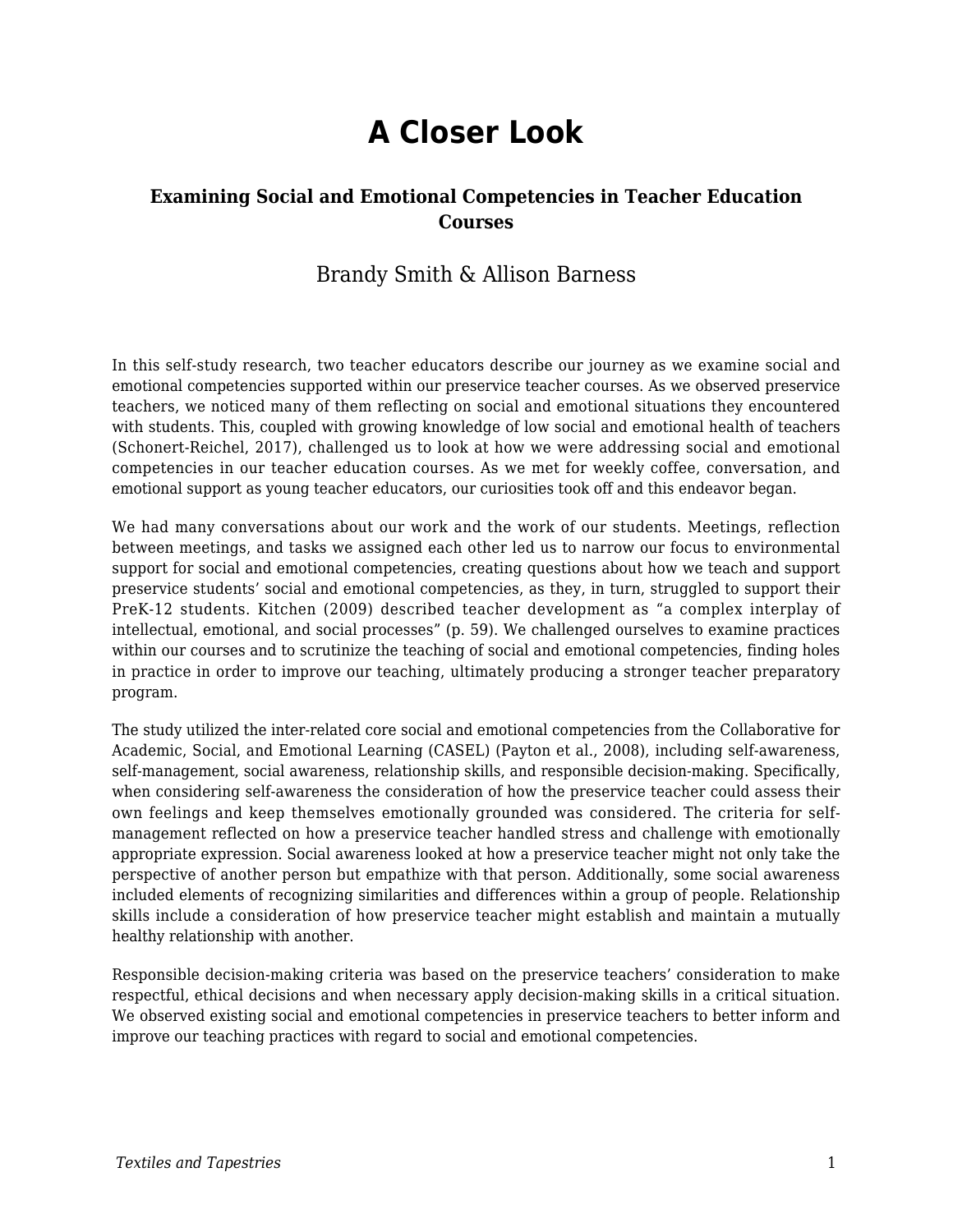# **Aim/Objectives of the Study**

The purpose of this research was to investigate the social and emotional competencies supported in our teacher education courses. Samaras (2011) observed that we practice what we value. We say we value social and emotional competencies, but do we? Through this self-study we considered key competencies of social-emotional growth (Payton et al., 2008) to discover where, or if, we were addressing them in our courses.

This research has continued to build self-study research practices for us, in-turn informing our teaching practices. Samaras (2011) identified three specific questions to be answered in every selfstudy:

- What do you wonder about in your teaching practice?
	- Do we teach social and emotional competency to students?
- Why is this issue important to you?
	- $\circ$  Assure we understand and can teach social and emotional competencies to better prepare our preservice teacher educators for their careers.
- Who would benefit from addressing this question?
	- Future students of the teacher educators, preservice teachers, and us.

Our overarching research question being, "To what extent, if at all, do we teach specific social and emotional competencies to preservice students and how does this inform our own teaching practices?"

# **Methods**

We started with the five commonalities of self-study research found across the work of Barnes, LaBoskey, and Samaras (Mena & Russell, 2017):

- 1. initiated and focused by the individual studying personal practice;
- 2. aimed at improvement and development of new knowledge of practice;
- 3. undertaken interactively and in collaboration with others;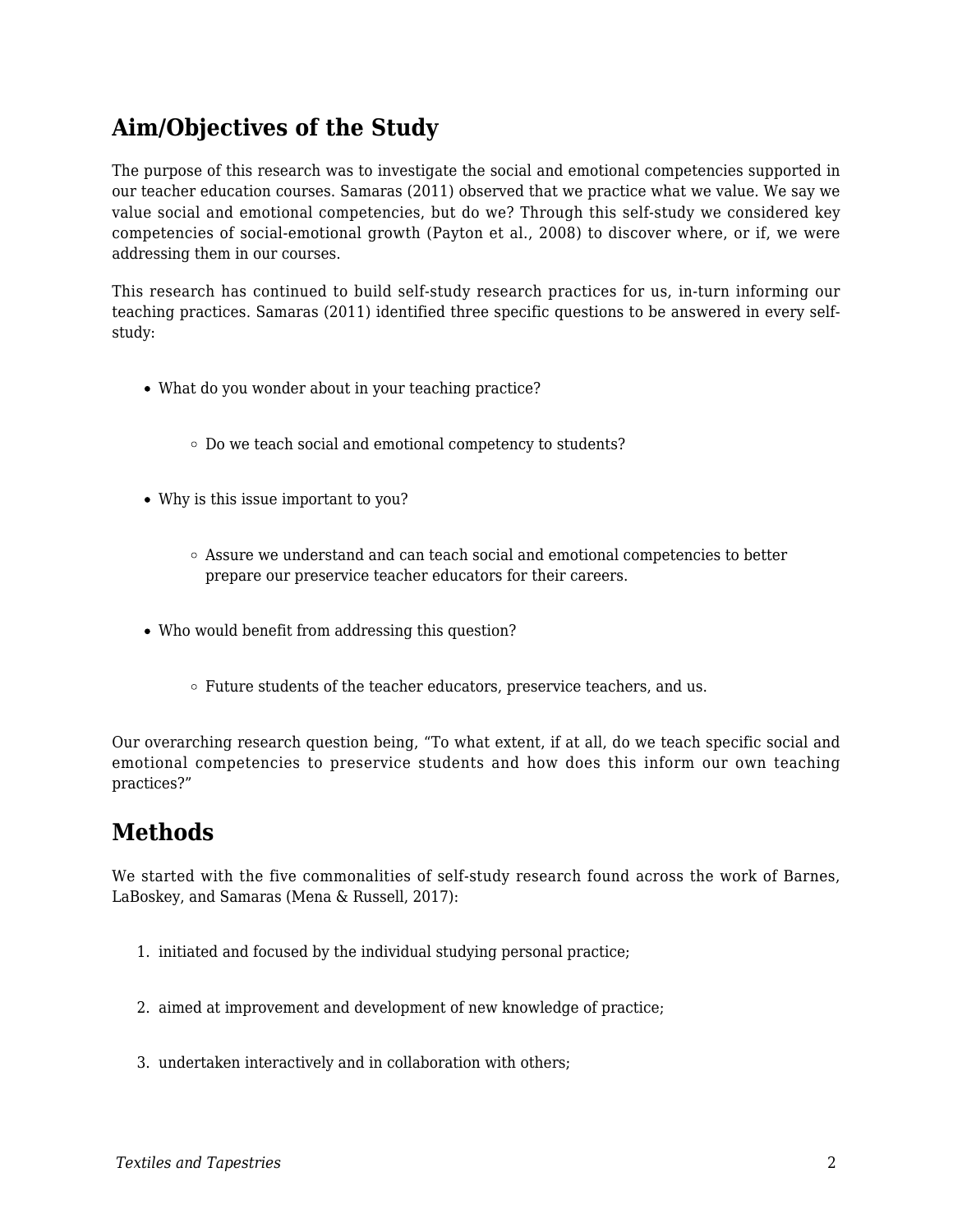- 4. using multiple research methods; and
- 5. demonstrating methodological rigor and trustworthiness (p. 107).

This work was focused and self-initiated to improve our pedagogical and methodological practices. We used multiple methods to collect data, building trustworthiness through triangulation between nodal moment analysis (Tidwell, 2009), instructor response from those nodal moments, reflection from critical friend meetings, and consideration of personal journal reflection.

Preservice teachers drew nodal moments (Tidwell, 2009) about what moment stood out to them as they reflected about classroom experiences. IRB approval was attained and ethical procedures followed. We utilized a table, as seen in Figure 1, listing each social and emotional competency and analyzed the drawings to understand whether competencies were present.

#### **Table 1**

*Example of a Table used to Analyze Nodal Moment Data.*

| Self-<br>awareness:<br>accurately<br>assessing<br>one's<br>feelings,<br>interests,<br>values, and<br>strengths;<br>maintaining<br>a well-<br>grounded<br>sense of<br>self-<br>confidence; | Self-<br>management:<br>regulating<br>one's<br>emotions to<br>handle stress,<br>controlling<br>impulses, and recognizing relationships<br>persevering<br>in addressing appreciating cooperation;<br>challenges;<br>expressing<br>emotions<br>appropriately;<br>and setting<br>and<br>monitoring<br>progress<br>toward<br>personal and<br>academic<br>goals | <b>Social</b><br>awareness:<br>being able<br>to take the<br>perspective<br>of and<br>empathize<br>with others;<br>and<br>individual<br>and group<br>similarities<br>and<br>differences;<br>and<br>recognizing<br>and making<br>best use of<br>family,<br>community<br>resources; | Relationship<br>skills:<br>establishing<br>and<br>maintaining<br>healthy and<br>rewarding<br>based on<br>resisting<br>social<br>pressure;<br>preventing,<br>managing,<br>and resolving making skills<br>interpersonal<br>conflict; and<br>seeking help<br>school, and when needed;<br>and | <b>Responsible</b><br>decision-<br>making:<br>making<br>decisions<br>based on<br>consideration<br>of ethical<br>standards,<br>safety<br>concerns,<br>appropriate<br>social norms,<br>respect for<br>others, and<br>likely<br>inappropriate consequences<br>of various<br>actions;<br>applying<br>decision-<br>to academic<br>and social<br>situations;<br>and<br>contributing<br>to the well-<br>being of<br>one's school<br>and<br>community. | <b>Picture Notes</b> | <b>Center</b><br>of<br>focus |
|-------------------------------------------------------------------------------------------------------------------------------------------------------------------------------------------|------------------------------------------------------------------------------------------------------------------------------------------------------------------------------------------------------------------------------------------------------------------------------------------------------------------------------------------------------------|----------------------------------------------------------------------------------------------------------------------------------------------------------------------------------------------------------------------------------------------------------------------------------|-------------------------------------------------------------------------------------------------------------------------------------------------------------------------------------------------------------------------------------------------------------------------------------------|------------------------------------------------------------------------------------------------------------------------------------------------------------------------------------------------------------------------------------------------------------------------------------------------------------------------------------------------------------------------------------------------------------------------------------------------|----------------------|------------------------------|
|-------------------------------------------------------------------------------------------------------------------------------------------------------------------------------------------|------------------------------------------------------------------------------------------------------------------------------------------------------------------------------------------------------------------------------------------------------------------------------------------------------------------------------------------------------------|----------------------------------------------------------------------------------------------------------------------------------------------------------------------------------------------------------------------------------------------------------------------------------|-------------------------------------------------------------------------------------------------------------------------------------------------------------------------------------------------------------------------------------------------------------------------------------------|------------------------------------------------------------------------------------------------------------------------------------------------------------------------------------------------------------------------------------------------------------------------------------------------------------------------------------------------------------------------------------------------------------------------------------------------|----------------------|------------------------------|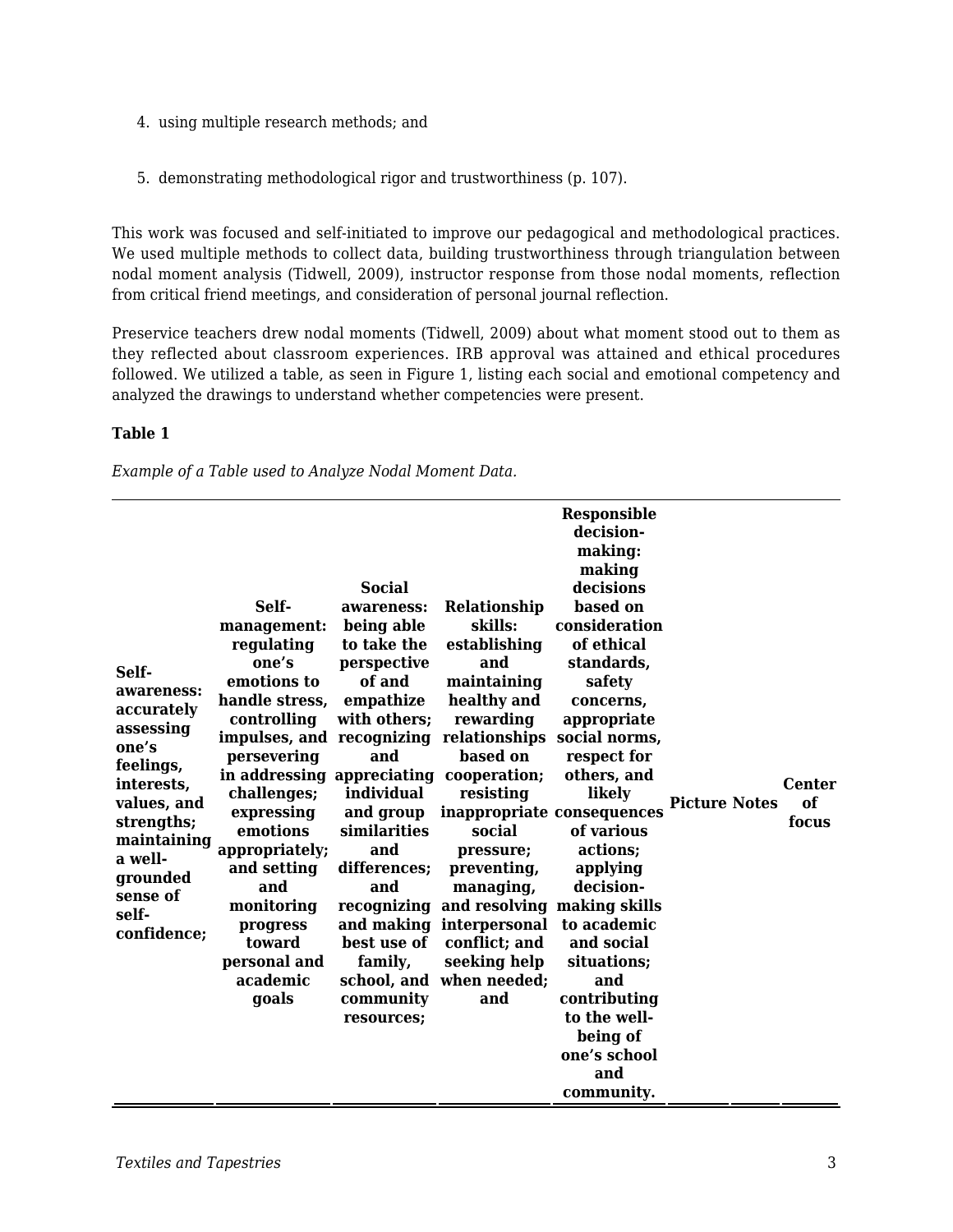Separately, we analyzed each of the data points and then came together to compare and contrast our analysis.

As critical friends (Samaras, 2011) we met regularly to discuss analysis of the nodal moments and practices observed during our class time. We made notes and reflected after each meeting. Personal journal entries documented our thinking progress.

We coded data from the nodal moments using the CASEL inter-related competencies (Payton et al., 2008) as a guide, matching CASEL categories to characteristics in the drawings and explanations. Specifically, we considered whether competency was present and implemented in a positive or negative manner. For the first several nodal moments coded we pulled out all social and emotional competencies we felt were present. After our first critical friend meeting after analysis began we mutually decided this was beyond the scope of what was being considered for this study, and we decided to code only the primary social and emotional competency present in each nodal moment. During critical friend meetings we used constant- comparison method (Bogdan & Biklen, 2003) to explore our courses and uncover how, or if, we were teaching CASEL categories to students. To ensure credibility and trustworthiness, we triangulated data using multiple sources including nodal moment analysis (Tidwell, 2009), instructor response from those nodal moments, reflection from critical friend meetings, and consideration of personal journal reflection. We also coded the data independently before coming together to compare our codes, discuss any on which we did not agree, and then arrived at a consensus. For the purposes of this study, the term preservice teacher refers to the university student in the teaching role and the term student refers to the young children in the schools where the preservice teachers completed practicum hours.

# **Analysis**

After we analyzed the data individually we also came together as critical friends to reflect. The categories we applied as we began our analysis stemmed from the direct consideration and wording of the social-emotional competencies from the Collaborative for Academic, Social, and Emotional Learning (CASEL) (Payton et al., 2008):

- Self-awareness accurately assessing one's feelings, interests, values, and strengths; maintaining a well-grounded sense of self-confidence;
- Self-management regulating one's emotions to handle stress, controlling impulses, and persevering in addressing challenges; expressing emotions appropriately; and setting and monitoring progress toward personal and academic goals;
- Social Awareness being able to take the perspective of and empathize with others; recognizing and appreciating individual and group similarities and differences; and recognizing and making the best use of family, school, and community resources;
- Relationship skills establishing and maintaining healthy and rewarding relationships based on cooperation; resisting inappropriate social pressure; preventing, managing, and resolving interpersonal con $i\rightarrow$ , ict; and seeking help when needed; and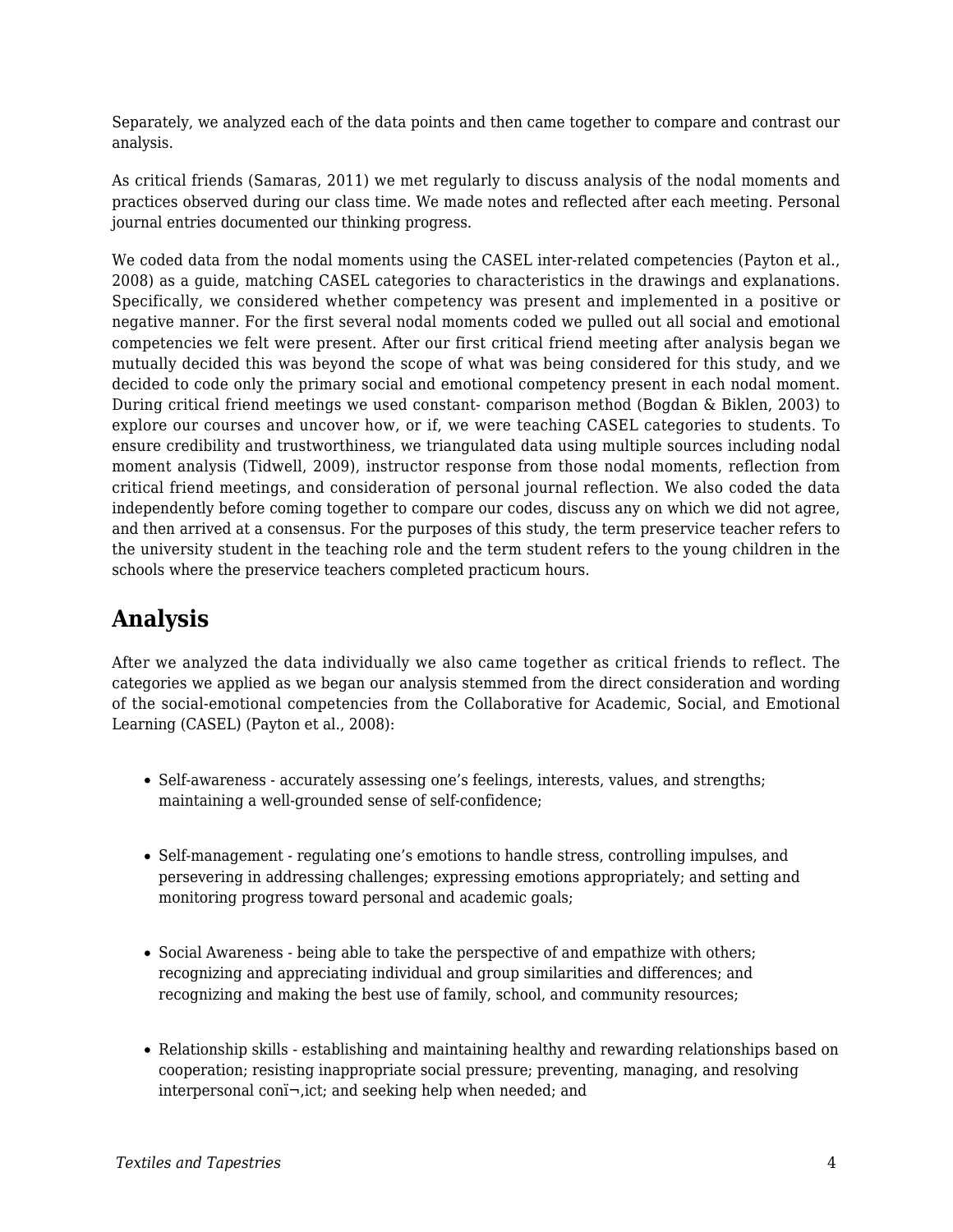Responsible decision-making - making decisions based on consideration of ethical standards, safety concerns, appropriate social norms, respect for others, and likely consequences of various actions; applying decision-making skills to academic and social situations; and contributing to the well-being of one's school and community.

Through the process of reflection and collaboration, we noticed a theme with the nodal moment drawings from our students and began to create a rationale for their reflective nodal moment drawings. We noticed a distinct contrast between nodal moments that depicted the preservice teacher at the center of focus in the moment compared to the student(s) being the center of focus. We started to include code to differentiate if the preservice teacher or the student(s) was the center of focus for each nodal moment.

These preservice teachers are first or second-year students who are trying to decide if the path of education is for them. They are trying to accurately assess their own feelings towards the profession as is evident in the nodal moments. Through this process of emotional awakening, students are focused on themselves and are trying to envision themselves as teachers. This is the main objective of the course, and it is a critical analysis for all that believe the teaching path is for them. However as we took a deeper look at each nodal moment, the question still lingered, what am I doing to support them in this social and emotional process they are naturally encountering? Am I being intentional? Where in our curriculum, if at all, are we intentional with each social and emotional competency?

### *Self-Awareness*

Nearly half of our preservice teachers chose to reflect on their own self-awareness.

Specifically, 23 out of 50 preservice teachers reflected on self-awareness in a positive light and three in a negative light. The great majority of reflection was done specific to the preservice teacher "accurately assessing one's feelings, interests, or strengths" (Payton et al., 2008). While 23 of the preservice teachers displayed moments of great self-awareness and excitement, a few showed the opposite emotion. One specific nodal moment of interest saw the preservice teacher expressing excitement as they got to work with students on I.E.P.s during small group math.

There was a sense of honor this preservice teacher had that her teacher allowed her the privilege of working with a small group of children, specifically noted, "It was very exciting that my mentor teacher let me help them and keep them on track. I was also super grateful for the opportunity to work with the smaller group of students and actually see that I helped them."

Many students also reflected on their own self-awareness through their journals. One student wrote:

My open-mindedness has also grown because I was placed in an overall very diverse school and so I was in a classroom that was more diverse than I had really even seen. This helped me in being more open-minded because I had to start considering cultures that I just didn't encounter before.

The faculty's response to the student was the following: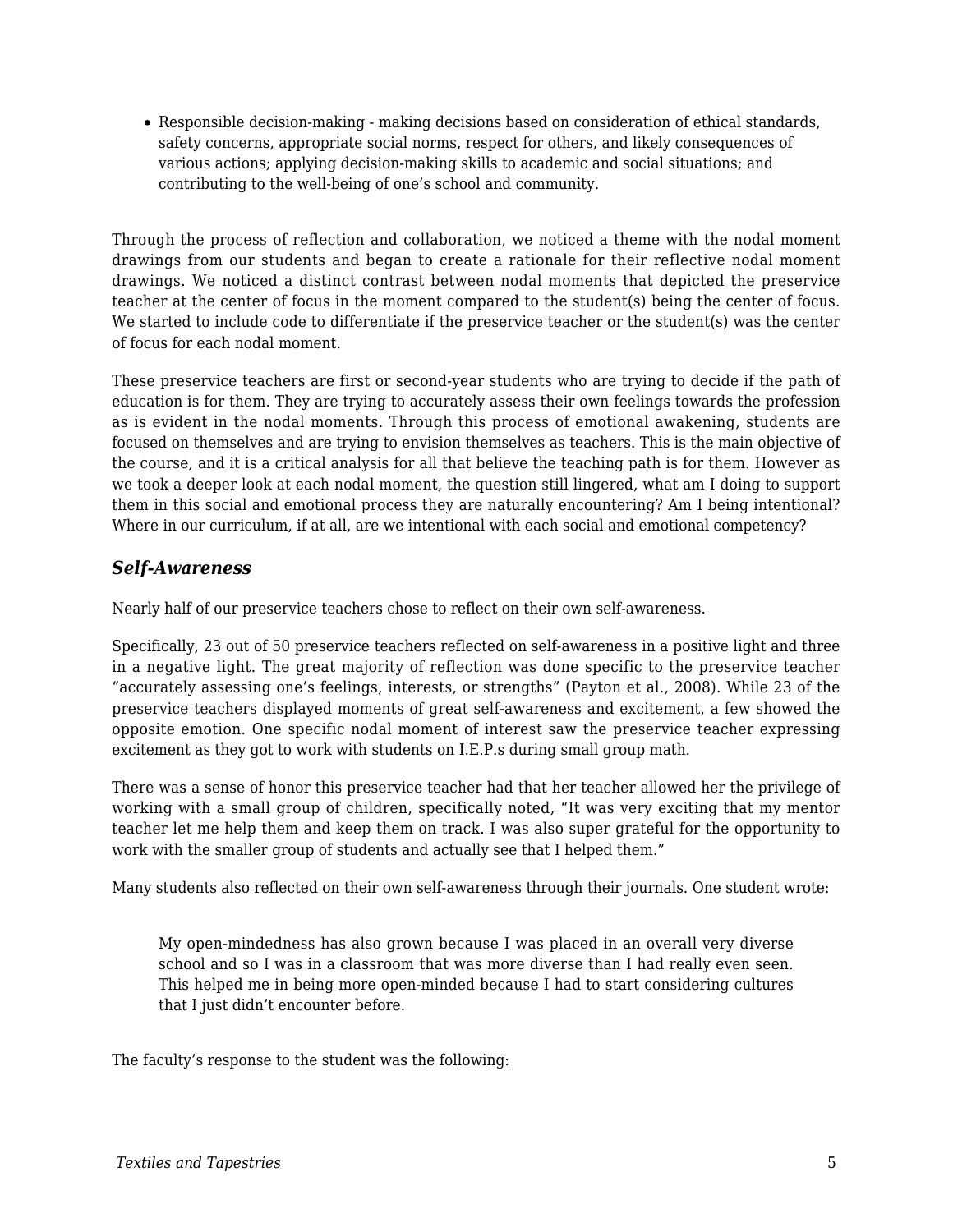As you know, professional dispositions are critical to the success of the teacher with his/her students. I have enjoyed reading your reflections about the dispositions of your mentor teacher and of yourself. It is important to consistently be reflecting on your own practice and refining your areas of weakness. I have thoroughly enjoyed working with you this semester and only wish you the best of luck in the future. I believe you have the necessary groundwork to continue to grow into an effective educator that can truly make a difference in the lives of students. Continue to ask questions, seek opportunities, and reflect on your own practice and learning. Best of luck to you…keep in touch!

What I noticed most was how I didn't specifically address any of her personal reflections and made my feedback broad and open. I could have used this opportunity as a teaching moment to capitalize on her reflections and push her to dig deeper into her thought process.

In an opposite nodal moment that demonstrated lack of self-awareness, specifically being able to keep a well-grounded sense of self-confidence, was a reflection by a preservice teacher that noted the chaos of the classroom during the period there was a substitute teacher. The preservice teacher reflected:

So far in my classroom it seems as if the kids are not doing what they are supposed to. We currently have a substitute teacher and the kids have been acting up causing there to be a lot of yelling or discipline in the classroom. We hardly do fun activities and the lessons are repetitive. I've decided teaching might not be for me.

#### *Self-Management*

Very few nodal moments considered self-management of the preservice teacher. Those that were (N= 3) counted were more often in a negative reflection. As self-management specifically considers handling stress and persevering through challenge, the lack of accounts of self-management could be for several different reasons. An interesting, although disturbing reflection, demonstrated not only a lack of self-management on the preservice teacher's part but a lack of understanding of developmentally appropriate stages and growth of young children.

This preservice teacher reflected:

I read the same book 5 times in a row. It was both unpleasant and eye opening as to how kids focus on one thing. It was just as exciting for them every single time. Every time I read to them, it's either the same book 3+ times, or I cannot even finish 1 whole book before they either take it from me or walk away.

#### *Social Awareness*

Ranking as the second most accounted for social and emotional competence 19 of the 50 reflections focused on social awareness in a positive consideration, while five were negative. While not surprising, the majority of positive social and emotional reflections saw the student at the center of the nodal moment. There was a general sense of joy and excitement in many of these nodal moments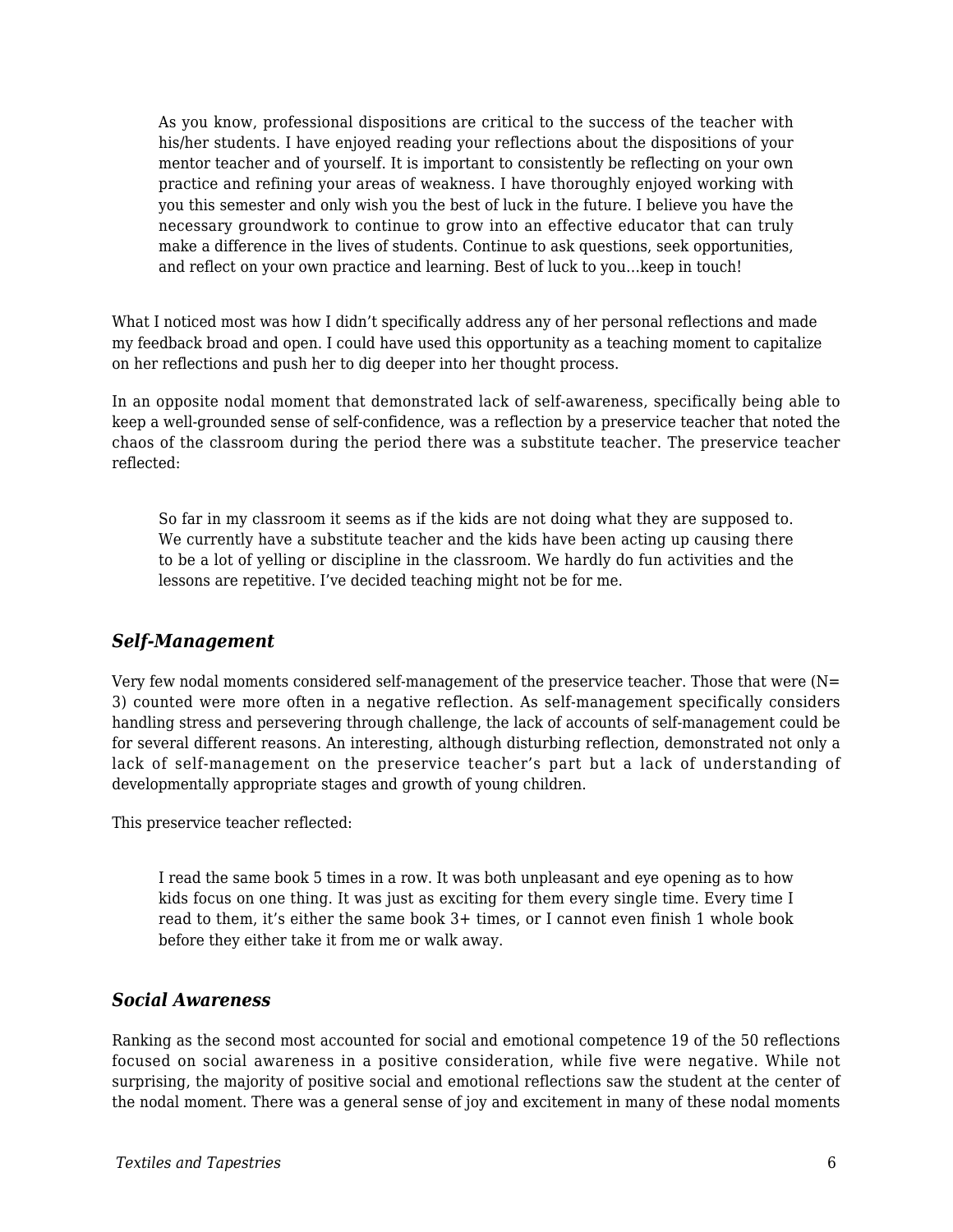where preservice teachers expressed delight and excitement in watching the student learn something new or come to an understanding of a previously challenging topic. One reflection spoke to how taken aback the preservice teacher was as the students in the classroom expressed that they were most thankful for their teacher when prompted with the question, "What are you thankful for and why?" This preservice teacher noted, "over half the classroom listed a teacher and said something about how they help them learn or how they make them feel special." So while the center of focus of this nodal moment was the students' responses, there was clear anticipation from the preservice teacher to understand they someday will make that impact, noting, "This made me realize how much of an impact being a teacher can have on a child's life."

### *Relationship Skills*

This category coded 7 out of 50 positive concepts of relationship building with students and one negative. While the nodal moment was noted for relationship building the center of focus was most frequently on the preservice teacher and their perception of how building a relationship or friendship with a student helped them in a positive light.

Of the analysis only one preservice teacher, of the 7 coded in relationship skills, spoke of the importance of the relationship between the students in the classroom, specifically noting how a student found great importance in getting to play basketball with his friends. One preservice teacher described a kindergartner running up to her and giving her a hug. She felt inspired to educate the next generation because this student demonstrated affection and kindness. The student was beginning to recognize the power of relationship in education.

### *Responsible Decision-Making*

Few reflections took responsible decision-making into account, only accounting for 3 of the total coded nodal moments. Of these, two showed a sense of "making skills to academic and social situations; and contributing to the well-being of one's school and community" (Payton et al., 2008) expressing joy and accomplishment for getting to arrange or create learning space in a classroom. One preservice noted excitement as they were able to take "full creative rein" in creating a language environment.

## *Critical Friend Reflections*

Our journey as critical friends has strengthened throughout this process. As both of us are fairly new to self-study, building trust in one another to openly reflect on our strengths and challenges as new faculty was exhilarating, but at times frightening process. As we wanderfahred (Miller et al., 2002) through topics, one discussion led to another and another. Our gained trust in each other, ultimately helped us figure out where we would begin this study. We stumbled around social and emotional awareness but took time firmly understanding how to turn our lack of understanding in social and emotional competencies into our self-study. We diligently met in regular coffee shop meetings, giving each other tasks to complete by the next time we met. These completed tasks helped our study take shape and we really started to understand what we were looking for. During this time our discussions helped us begin to realize why our students were not demonstrating some social and emotional competencies as strongly as others.

In our teaching, we both consider a strength in helping students start to understand who they are and teach skills specific to understanding their biases and dispositions around children. Teaching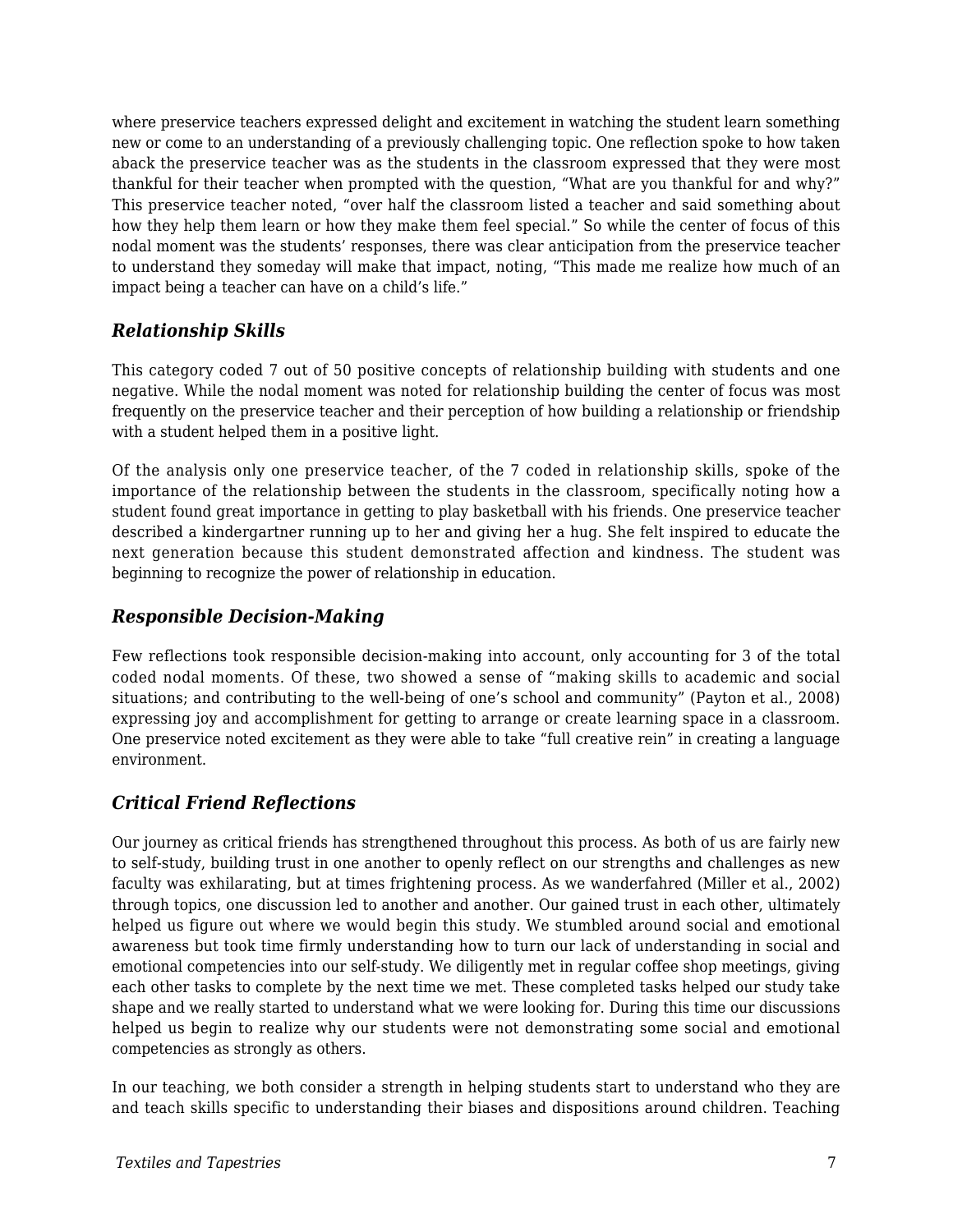these skills helps build strong self-awareness and social awareness. In contrast, while we talk about the critical importance of relationships with students, we were not specifically teaching the "how-to" in building those relationships. The concept of self-management and responsible decision-making were not taught in our curriculums.

### *Personal Journal Reflections*

Ironically as we were analyzing and finding less specific consideration of responsible decision-making in the preservice teachers, similar themes emerged in personal journals.

Specifically less confidence in responsible decision-making around appropriate social norms and applying decision-making skills to academic and social situations, and contributing to the well- being of one's school and community. An excerpt below from a personal journal shows a specific example:

These are amazing kids, but how do I help them be teachers when it is so hard to figure out myself? I feel like I'm hitting what they need, but never enough time. How do I get them to go deeper? Do they trust me? Am I telling them the right thing? Who's to say we know what the right thing is? I need to follow up on the video from Allison last night.

How do I know my take on this isn't through the lens of a while women of privilege? Is the research bias? How do I know?

# **Outcomes**

This self-study began with questions focused on social and emotional competencies with preservice teachers in our courses. During data analysis, we noticed the preservice teachers' sense of teachercentered self-awareness. Reflection during our weekly meetings confirmed a teacher-centered view was typical for preservice teachers early in their programs. Further discussions during our meetings led us to conclude we need to be more intentional teaching preservice teachers how their actions impact PreK-12 students and provide feedback to enable them to reflect deeper about social and emotional competencies. We noticed little reflection on self-management or responsible decisionmaking, while social awareness of the preservice teachers and the ability to take the perspective of and empathize with others was split.

At times the consideration of social and emotional competencies seems to be a "buzz phrase" or a passing phase. "Social-emotional learning (SEL) is an old concept gaining new traction in education practice and policy" (Soland et al., 2019, p. 466). But as teachers, we must consider how to continually analyze and keep our own social and emotional competencies in check (Taylor & Newberry, 2018). One of the greatest realizations that came from this study was how little we, the researchers, understood the true nuts and bolts of social and emotional competencies. How can we teach social and emotional competencies if we are uncertain exactly what we are to teach? Our new directive in teaching preservice teachers includes an intensely and newly heightened awareness to keep our skills sharpened in the direct teaching of social and emotional competencies. While there is interest in social and emotional learning in education, it is often trumped by a cognitive focus (Waajid et al., 2013). This study brought the critical ah-ha moment that we shouldn't expect the tide in education to fully turn to more social and emotional teaching if as education faculty we do not fully have a grasp on what that means.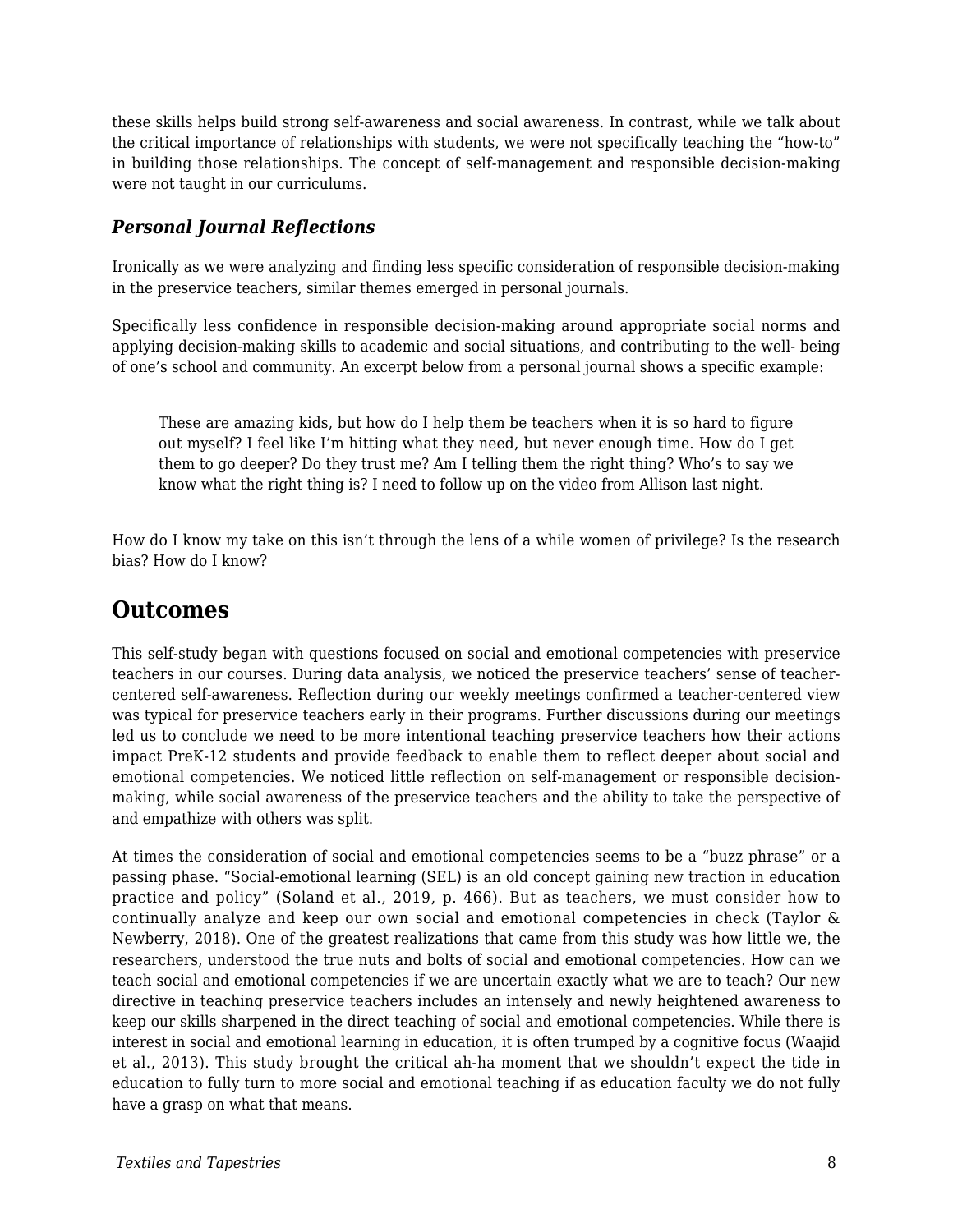Reflection over the critical friend meetings and assignments we gave each other during those meetings revealed a theme of appreciation to keep each other accountable as early-stage self-study scholars. A consideration for accountability within a safe relationship has spurred rapid growth in both of our research pursuits while extending our respective dissertation research, yet pushing us toward more intentionality in our teaching. We understand our preservice teachers crave knowledge on social and emotional competencies to support their work with their PreK-12 students and need help with their own social and emotional health. Honest scrutiny of our teaching practices around social and emotional competencies will help us refine how and what we teach our preservice teachers, ultimately affecting how social and emotional competencies are taught to the PreK-12 students where our preservice teachers teach in the future.

# **Implications**

This self-study has already led to deliberate changes in our teaching practices. We are more aware of the five social and emotional competencies, which alone has changed considerably in how we teach lessons. We both have started to focus more on the social and emotional competencies of each preservice teacher and consider how we help each preservice teacher become more aware of their social and emotional competencies and what needs to happen to strengthen deficiencies. Probably most critical, this study has opened up discussions around what social and emotional competencies need to be deliberately taught through the different steps of our teacher preparatory program.

The next steps in this research will add analysis of students as they enter the third field experience phase of their education journey at our university. While the anticipation would be the preservice teachers would begin to move away from a self-focus to complete student focus, a similar analysis must take place to help understand this reality. The specific focus on self- management and relationship skills is of specific interest to us, as those are areas that are critical in the success of long term teaching careers (Alexander, 2019).

Research indicates that to succeed in life students need to leave school with more than knowledge of academics (Dweck et al., 2011). As educators at a university with an emphasis on teaching, it is our jobs to instill in our preservice teachers the critical nature of teaching the whole child. We need to first lead by example. We need to provide our students with feedback that is specific to their needs and capitalizes on their reflections. By being more intentional through our own in-class course activities and 1-1 meetings with students we have the opportunity to model these social and emotional competencies. Our biggest personal take-away is intention. We need to be more intentional on how we provide our students with an example of supportive social and emotional development, while also providing ways to do so as teacher educators. "Holding students to high standards and giving them the attention and scaffolding they need to meet those standards sends the message of personal concern. In a sense, good teachers are like good parents— at times authoritative but consistently caring" (Dweck et al., 2011, p. 30).

# **References**

Alexander, J. (2019). *Building trauma-sensitive schools: Your guide to creating safe, supportive learning environment for all students.* Brookes Publishing.

Dweck, C. S., Walton, G. M., & Cohen, G. L. (2014). *Academic Tenacity: Mindsets and Skills that Promote Long-Term Learning.* Bill & Melinda Gates Foundation.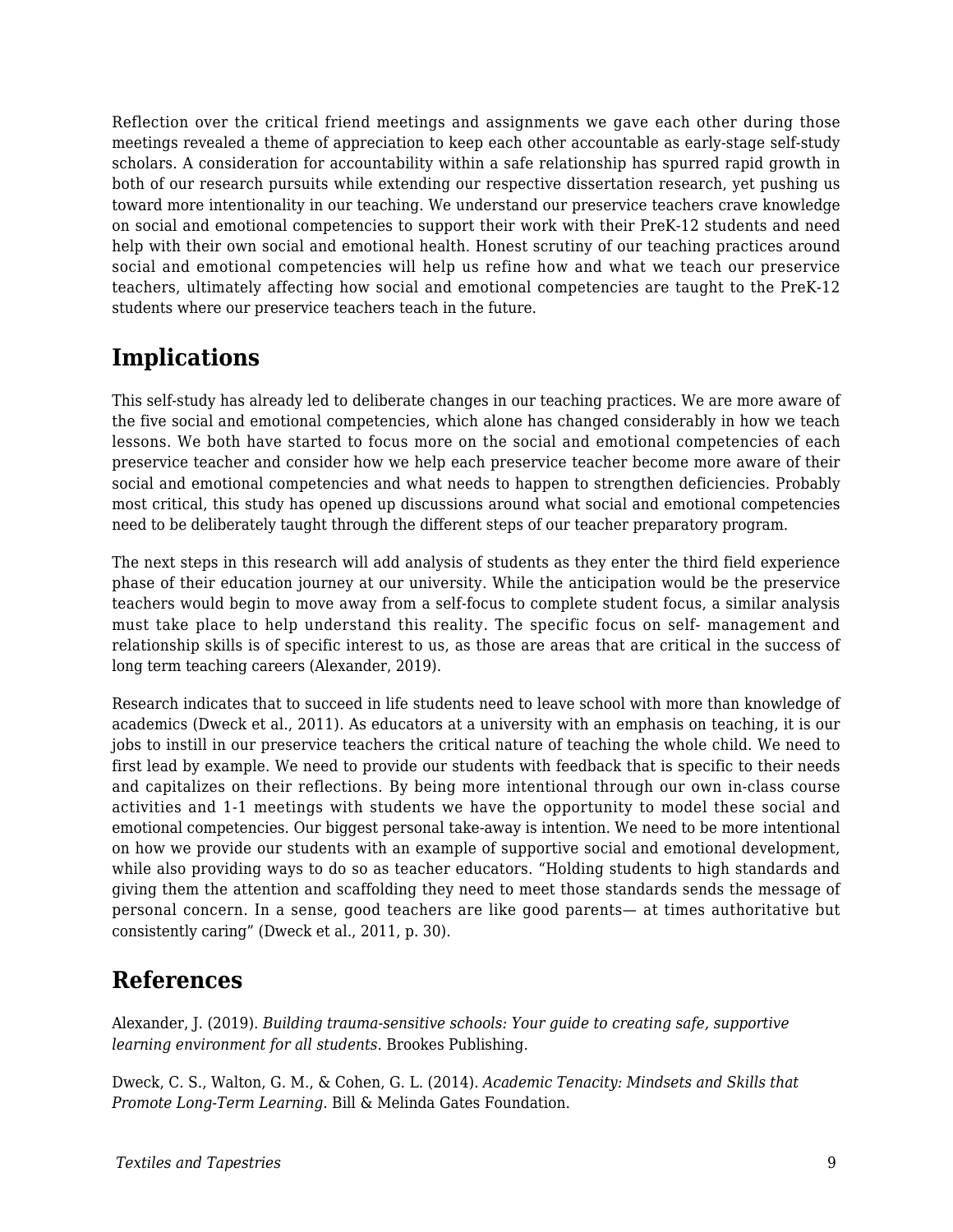Kitchen, J. (2009). Passages: Improving teacher education through narrative self-study. In D. Tidwell, M. Heston, & L. M. Fitzgerald (Eds.), *Research methods for the self-study of practice* [\(pp. 35-51\).](https://doi.org/10.1007/978-1-4020-9514-6_3) [Springer. https://doi.org/10.1007/978-1-4020-9514-6\\_3](https://doi.org/10.1007/978-1-4020-9514-6_3)

Mena, J., & Russell, T. (2017). Collaboration, multiple methods, trustworthiness: Issues arising from the 2014 International Conference on Self-study of Teacher Education Practices. *Studying Teacher Education, 13*(1), 105-122. https://doi.org/10.1080/17425964.2017.1287694

Miller, C., East, K., Fitzgerald, L. M., Heston, M. L., & Veenstra, T. (2002). Visions of self in the act of teaching: Using personal metaphors in collaborative selves study of teaching practices. *The Journal of Natural Inquiry and Reflective Practice, 16* (3), 81-93.

Payton, J., Weissberg, R. P., Durlak, J. A., Dymnicki, A. B., Taylor, R. D., Schellinger, K. B., & Pachan, M. (2008). *The positive impact of social and emotional learning for kindergarten to eighth-grade students: Findings from three scientific reviews.* Collaborative for Academic, Social, and Emotional Learning.

Samaras, A. P. (2011). *Self-study teacher research*: *Improving your practice through collaborative inquiry*. SAGE.

Schonert-Reichel, K. (2017). Social and emotional learning and teachers. *The Future of Children, 27*(1), 137-155. https://doi.org/10.1353/foc.2017.0007

Soland, J., Zamarro, G., Cheng, A., & Hitt, C. (2019). Identifying Naturally Occurring Direct Assessments of Social-Emotional Competencies: The Promise and Limitations of Survey and Assessment Disengagement Metadata. *Educational Researcher*, 48(7), 466–478. https://doi.org/10.3102/0013189X19861356

Taylor, L. P. & Newberry, M. (2018). Self-Study of a teacher's practices of and experience with emotional regulation. In D. Garbett & A. Ovens (Eds.), *Pushing boundaries and crossing borders: Selfstudy as means for researching pedagogy (*pp. 133-151).

Tidwell, D. L. (2006). Nodal moments as a context for meaning. In D. Tidwell & L. Fitzgerald (Eds.), *Self-study and diversity* (pp. 267–285). Sense.

Waajid, B., Garner, P. W., Owen, J. E. (2013). Infusing social emotional leanring into the teacher education curriculum*. The International Journal of Emotional Education, 5*(2), 31-48. https://files.eric.ed.gov/fulltext/EJ1085617.pdf